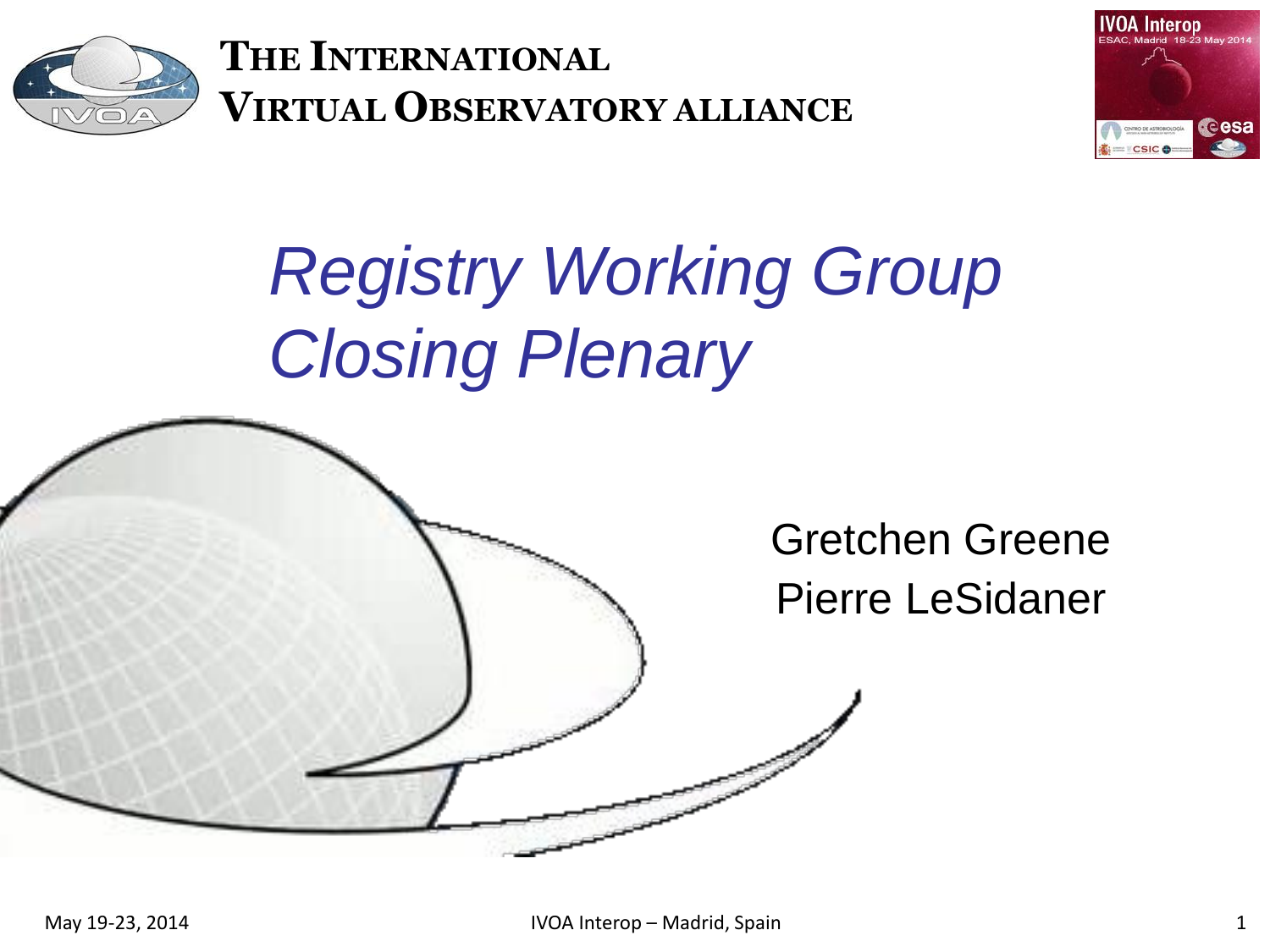



- **Refresher discussion on context of IVOA Registry** 
	- *BASICs for operating registry types and operating principles*
	- *Encourage people to use the mailing list [registry@ivoa.net](mailto:registry@ivoa.net)*
- **Registry Data Providers requesting clear guidance to** procedure for content changes
- **New Registry Reference Coming Soon!** 
	- **Astronomy & Computing Journal**  *Part I article on IVOA Registry defining fundamentals and model of use*

## <sup>®</sup> Curation of Content

 *Interest expressed for having quality and reliability for the service content, beyond the current scope of registry curation*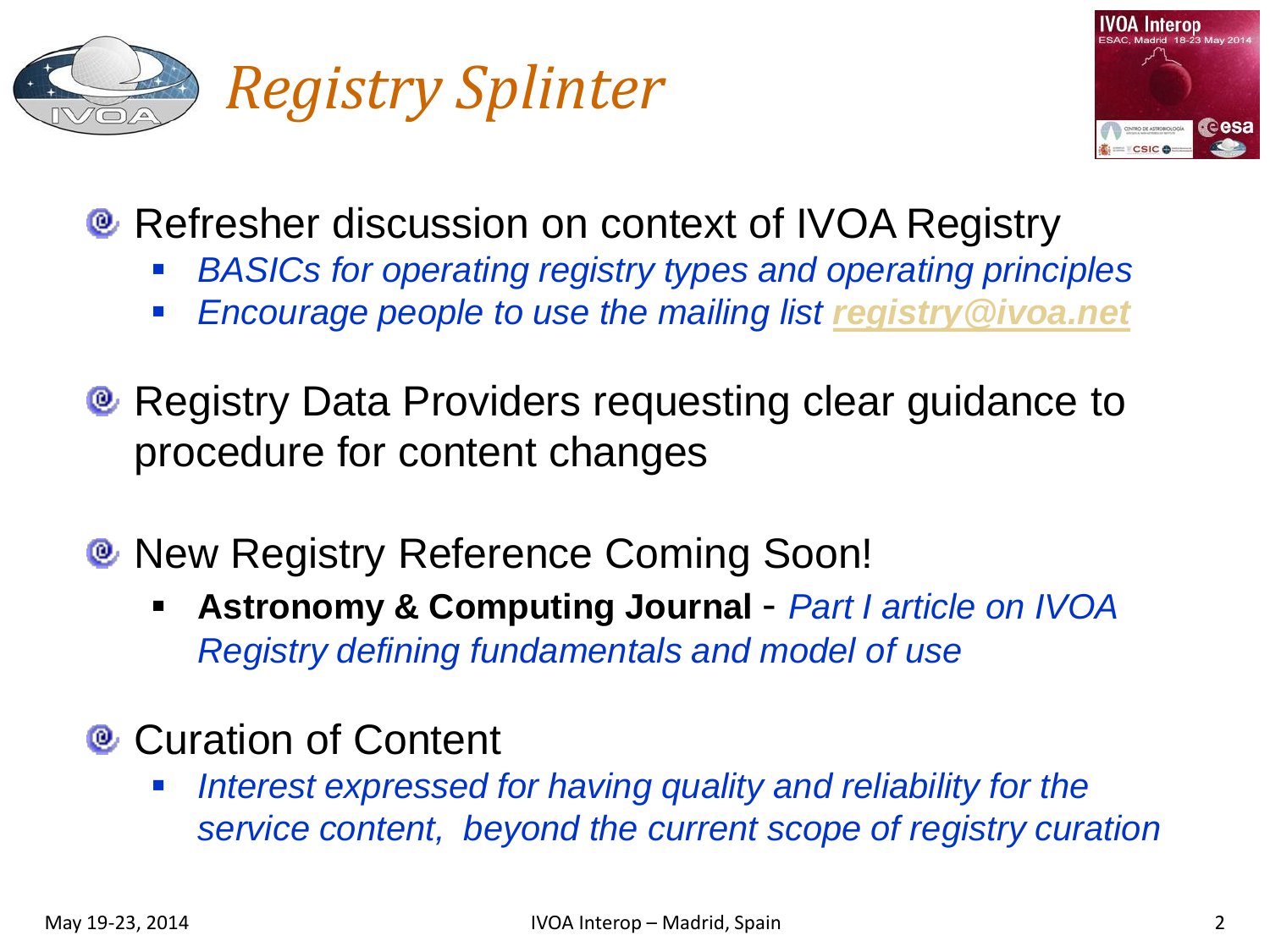

## *Standard Interfaces & Implementation Progress*



- **E** TOPCAT demo with RegTAP access! (Mark Taylor)
	- *Report on significant performance improvements*
- Simple Rest Interface keyword search (Pierre LeSidaner)
	- *basic DAL service discovery made easy*
- **@** RegTAP registry relational model standard supports new TAP standard API for registry clients (Markus Demleitner)
	- *discovery methods for service "capability" interfaces to find e.g. accessURL*
	- *Technical details discussed for Strings*
- **@ Registry Interface 2.0 updates (Gretchen Greene)** 
	- APIs for RegTAP, SimpleREST and deprecation of standard SOAP
- **VAO Full Registry** upgraded supporting RegTAP and new user logins with SSO (Theresa Dower) ~2014
- **ESAC Full Registry in** development (Menelaus Perdikeas) coming online soon ~2015 including curation library!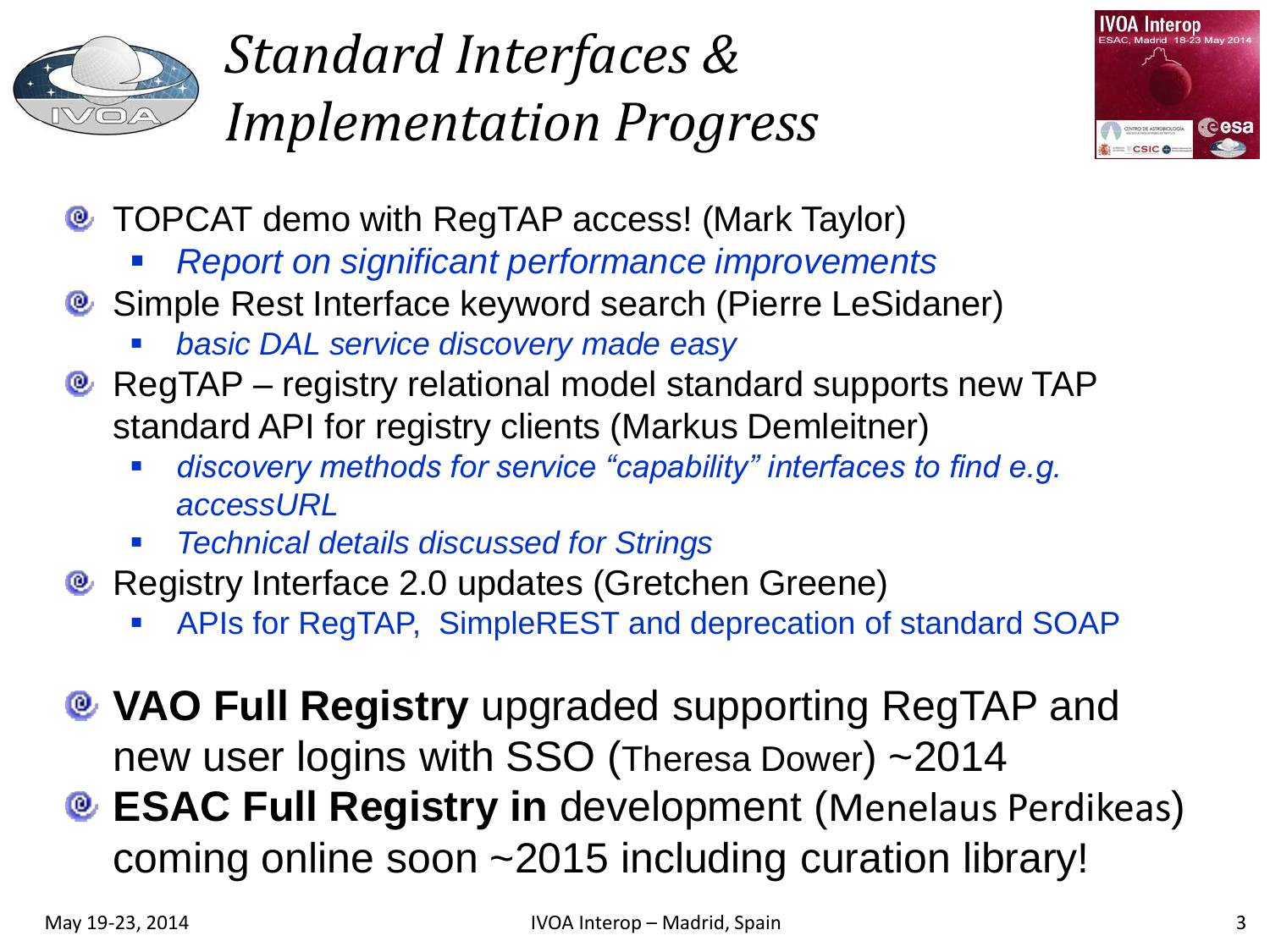

## *Publishing, Curation, & Special Topics*



- **Best Practices for Registering Collections (Ray Plante)** 
	- *Consensus achieved to use existing CatalogService standard to implement registration of multiple capabilities per common Resource*
- VAO Registry improved Publishing interface (Theresa Dower)
	- *Wizard system for data providers – available now!*
	- *Moving to Autorecovery for registered user identify*
- *Biannual* IVOA Registry Validation report (Pierre LeSidaner)
	- *DAL validation trace over time showing improvements*
	- *Proposed continuous integration of validation in operational registries*
- **Educational Resource Registry (Marco Molinaro)** 
	- *Best practice for ContentLevel tagging & recommended new solutions*
	- *Dedicated Registry for Schools and EDU Publishing Registry for ALL*
- **<sup>®</sup> IVORNs (Markus Demleitner)** 
	- *Considerations for standardizing standardIDs*
	- *Proposed update to IVOA identifier standard to take into consideration more current practice for DIDS and Datalinks!*